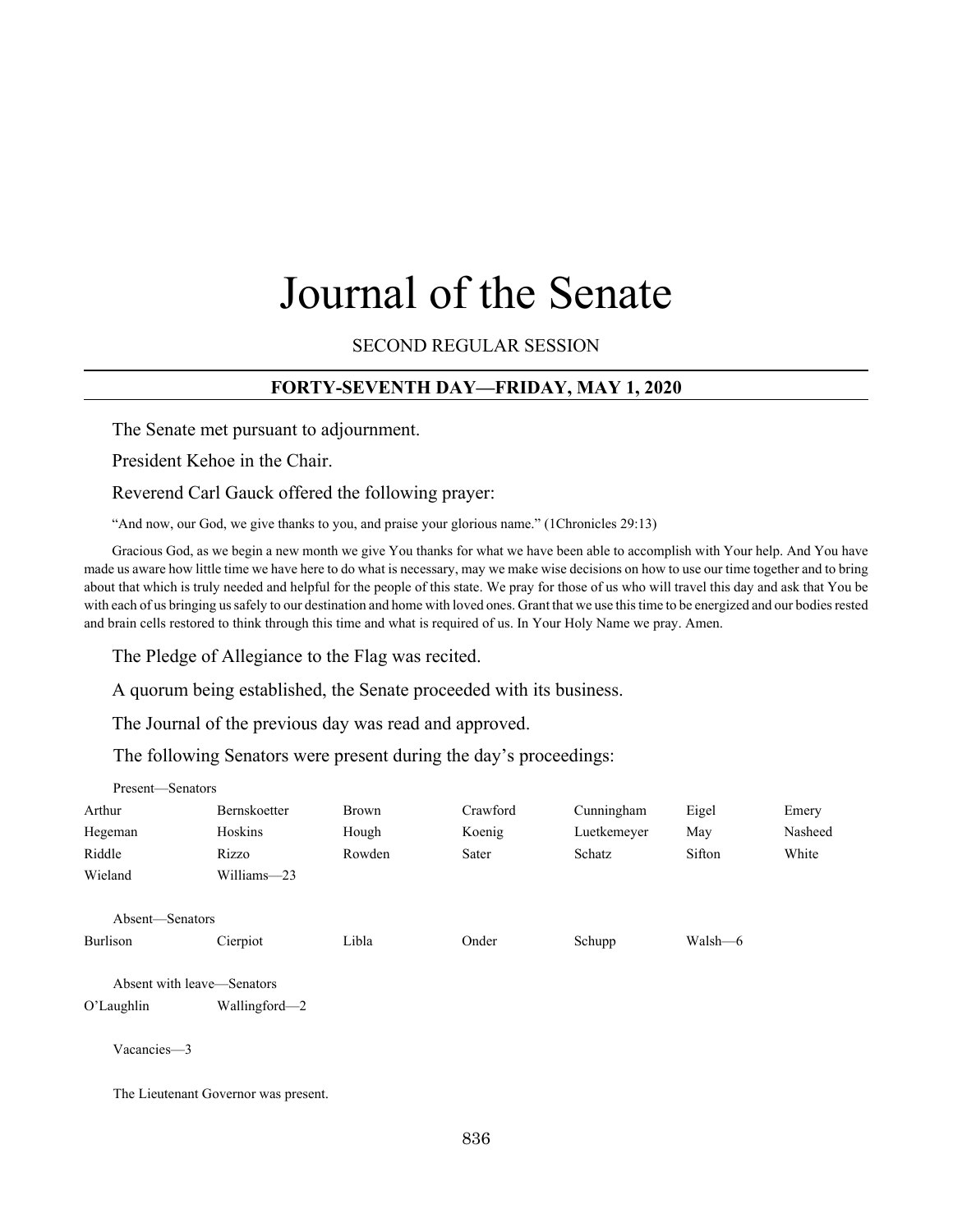#### **RESOLUTIONS**

Senator Luetkemeyer offered Senate Resolution No. 1415, regarding Central High School Girls Basketball Indians, St. Joseph, which was adopted.

Senator Luetkemeyer offered Senate Resolution No. 1416, regarding Garrison Bradley, which was adopted.

Senator Luetkemeyer offered Senate Resolution No. 1417, regarding Lafayette High School Boys Basketball Fighting Irish, St. Joseph, which was adopted.

Senator Luetkemeyer offered Senate Resolution No. 1418, regarding the Fiftieth Wedding Anniversary of Roy and Candy Beers, St. Joseph, which was adopted.

Senator Luetkemeyer offered Senate Resolution No. 1419, regarding the Fiftieth Wedding Anniversary of Bob and Donna Silvey, St. Joseph, which was adopted.

Senator Luetkemeyer offered Senate Resolution No. 1420, regarding Sherrie Kisker, Platte County, which was adopted.

Senator Luetkemeyer offered Senate Resolution No. 1421, regarding the Seventieth Wedding Anniversary of Corbett Van "Corky" and Virginia Ann "Gin" Cundiff, St. Joseph, which was adopted.

Senator Luetkemeyer offered Senate Resolution No. 1422, regarding the Fiftieth Wedding Anniversary of Bill and Judy Thomas, St. Joseph, which was adopted.

Senator Cunningham offered Senate Resolution No. 1423, regarding Jack Randolph, West Plains, which was adopted.

Senator Cunningham offered Senate Resolution No. 1424, regarding Mary Mulford, West Plains, which was adopted.

Senator Cunningham offered Senate Resolution No. 1425, regarding Christy Ingalsbe, West Plains, which was adopted.

Senator Cunningham offered Senate Resolution No. 1426, regarding Diana Parton, West Plains, which was adopted.

Senator Cunningham offered Senate Resolution No. 1427, regarding Ted Wilkening, West Plains, which was adopted.

Senators May and Williams offered Senate Resolution No. 1428, regarding the death of Deborah Ann Chapman, St. Louis, which was adopted.

Senator Walsh offered Senate Resolution No. 1429, regarding Jake Gnolfo, St. Peters, which was adopted.

### **REPORTS OF STANDING COMMITTEES**

Senator Rowden, Chairman of the Committee on Rules, Joint Rules, Resolutions and Ethics, submitted the following report:

Mr. President: Your Committee on Rules, Joint Rules, Resolutions and Ethics, to which was referred **SS No. 2** for **SB 704**, begs leave to report that it has examined the same and finds that the bill has been truly perfected and that the printed copies furnished the Senators are correct.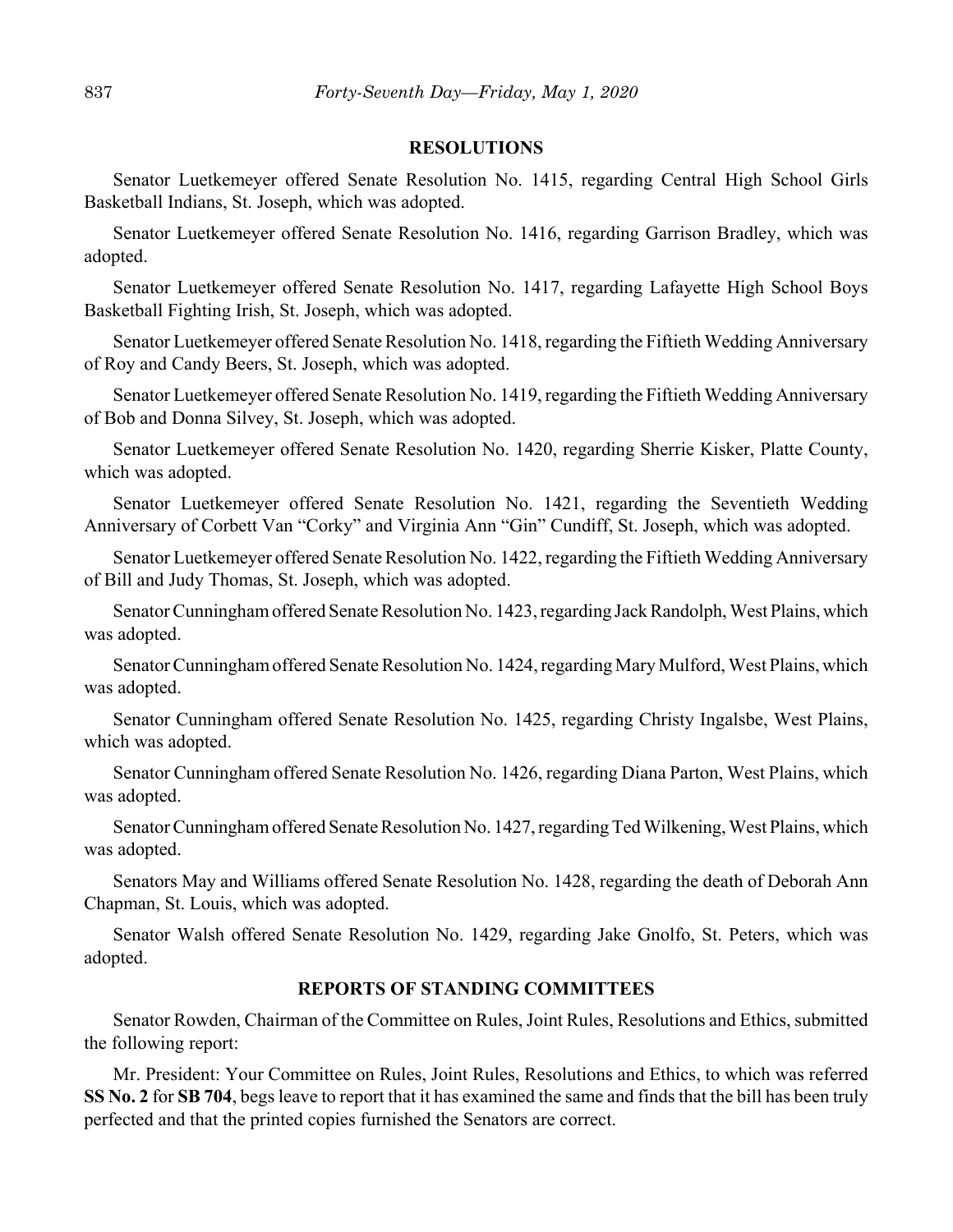### **REFERRALS**

President Pro Tem Schatz referred **SS No. 2** for **SB 704** and **HCS** for **HB 1414**, with **SCS** to the Committee on Fiscal Oversight.

## **SECOND READING OF SENATE BILLS**

The following Bills were read the 2nd time and referred to the Committees indicated:

**SB 1051**––Local Government and Elections.

**SB 1052**––Small Business and Industry.

- **SB 1053**––Transportation, Infrastructure and Public Safety.
- **SB 1054**––Education.
- **SB 1055**––Education.
- **SB 1056—Commerce, Consumer Protection, Energy and the Environment.**
- **SB 1057**––Economic Development.
- **SB 1058**––Transportation, Infrastructure and Public Safety.
- **SB 1059**––Agriculture, Food Production and Outdoor Resources.
- **SB 1060—Commerce, Consumer Protection, Energy and the Environment.**
- **SB 1061**––Education.
- **SB 1062**––Judiciary and Civil and Criminal Jurisprudence.
- **SB 1063**––Education.
- **SB 1064**––Small Business and Industry.
- **SB 1065—Commerce, Consumer Protection, Energy and the Environment.**
- **SB 1066**––General Laws.
- **SB 1067**—Insurance and Banking.
- **SB 1068**––Judiciary and Civil and Criminal Jurisprudence.
- **SB 1069**—Seniors, Families and Children.
- **SB 1070**—Judiciary and Civil and Criminal Jurisprudence.
- **SB 1071**––Education.
- **SB 1072**––Small Business and Industry.
- **SB 1073**––Health and Pensions.
- **SB 1074**––Insurance and Banking.
- **SB 1075**––Education.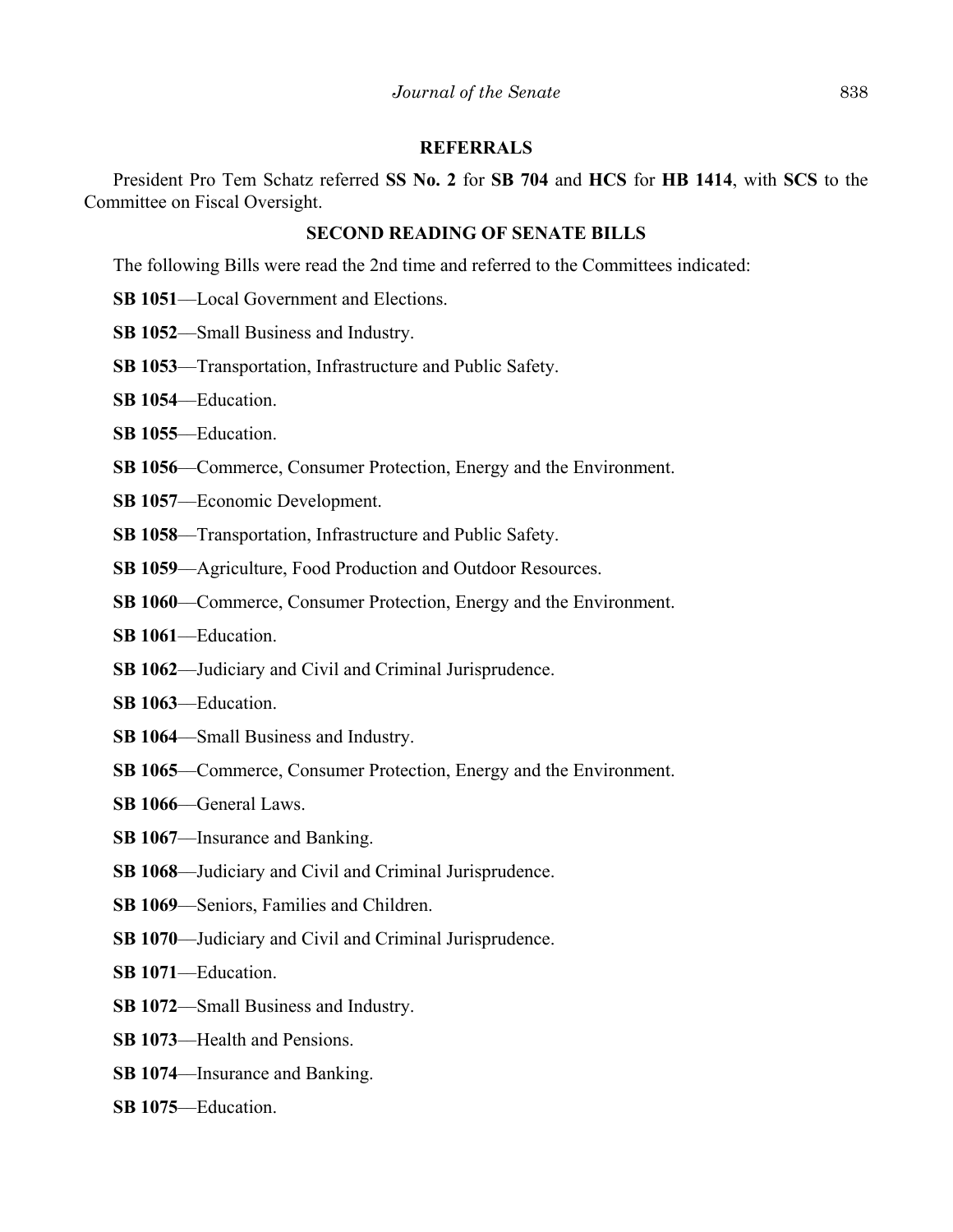- **SB 1076—Commerce, Consumer Protection, Energy and the Environment.**
- **SB 1077—Judiciary and Civil and Criminal Jurisprudence.**
- **SB 1078**––Professional Registration.
- **SB 1079**––Small Business and Industry.
- **SB 1080**––Ways and Means.
- **SB 1081**––Economic Development.
- **SB 1082**––Agriculture, Food Production and Outdoor Resources.
- **SB 1083**––Judiciary and Civil and Criminal Jurisprudence.
- **SB 1084**––Local Government and Elections.
- **SB 1085**––Seniors, Families and Children.
- **SB 1086**––Transportation, Infrastructure and Public Safety.
- **SB 1087**––Insurance and Banking.
- **SB 1088**––Seniors, Families and Children.

On motion of Senator Rowden, the Senate adjourned until 4:00 p.m., Monday, May 4, 2020.

## SENATE CALENDAR

### FORTY-EIGHTH DAY–MONDAY, MAY 4, 2020

## FORMAL CALENDAR

# THIRD READING OF SENATE BILLS

SS#2 for SB 704-Hoskins (In Fiscal Oversight)

#### HOUSE BILLS ON THIRD READING

HCS for HB 1414, with SCS (In Fiscal Oversight) HCS for HB 1682, with SCS HCS for HB 1683, with SCS (Wallingford) HCS for HB 2049, with SCS (Luetkemeyer) HB 1963-Fitzwater, with SCS (Rowden)

HCS#2 for HB 1896, with SCS (Onder) HB 1559-Remole, with SCS HB 1700-Fishel, with SCS ( Hough) HB 1330-Veit, with SCS ( Bernskoetter)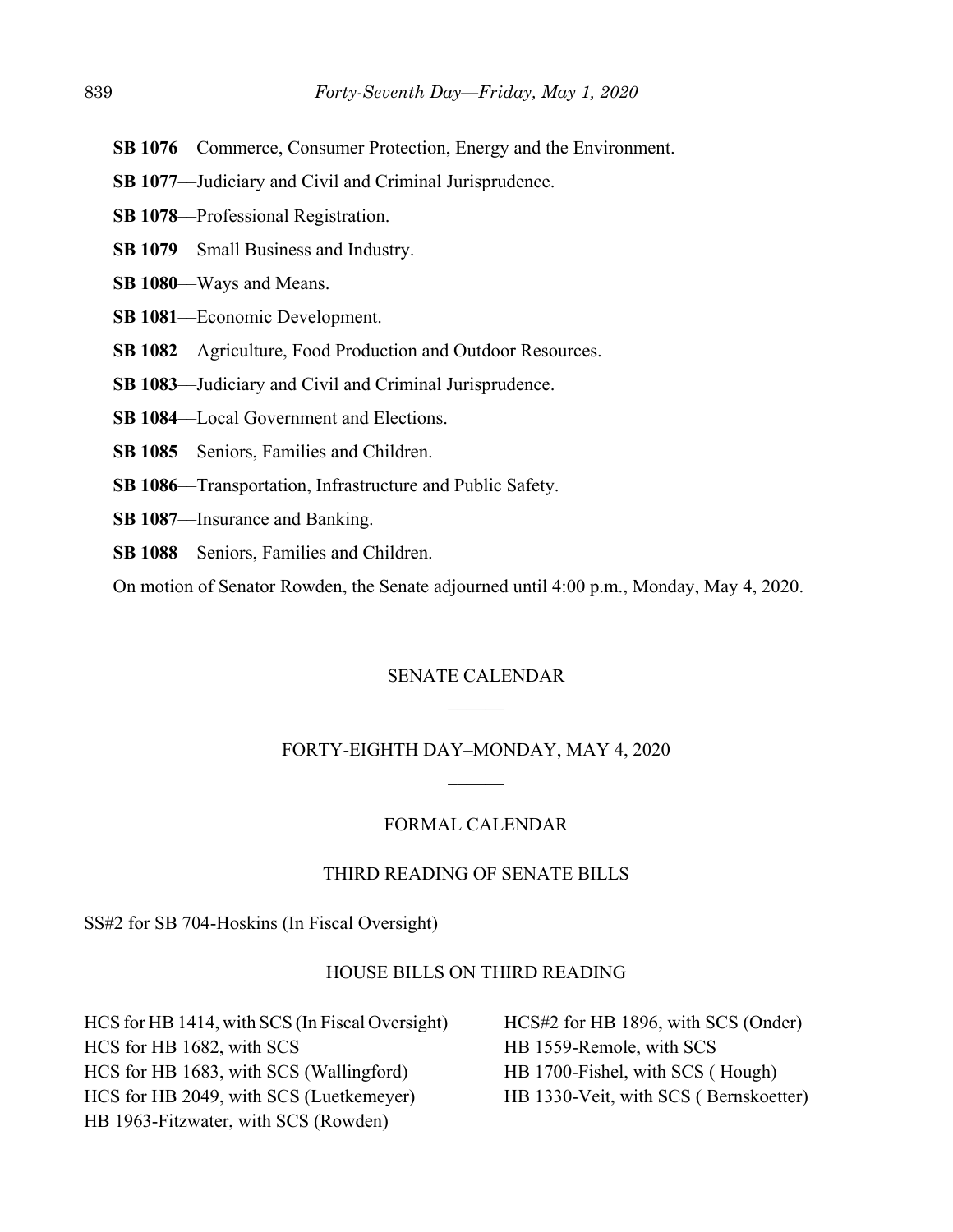## INFORMAL CALENDAR

#### SENATE BILLS FOR PERFECTION

SB 522-Sater SB 524-Sater SB 525-Emery, with SCS, SS for SCS & SA 1 (pending) SB 526-Emery, with SCS SB 529-Cunningham, with SCS SB 530-Cunningham, with SCS, SS for SCS & SA 1 (pending) SB 531-Wallingford, with SS & SA 1 (pending) SB 537-Libla SBs 538, 562 & 601-Libla, with SCS, SS for SCS & SA 1 (pending) SB 539-Libla, with SA 1 (pending) SB 542-Nasheed, with SCS SB 548-Hegeman SB 555-Riddle SB 557-Schatz, with SCS SB 558-Schatz, with SCS SB 559-Schatz, with SCS SB 568-Hoskins, with SCS SB 572-Rowden SB 575-Eigel, with SS#2 & SA 2 (pending) SB 576-Crawford, with SCS SB 581-Cierpiot, with SCS SB 583-Arthur, with SCS SB 586-Bernskoetter, with SCS SB 590-Burlison, with SCS SB 592-White SB 595-Hough, with SCS SBs 602, 778 & 561-Luetkemeyer, with SCS SB 605-O'Laughlin, with SCS SB 608-May, with SCS SB 612-Emery, with SCS SB 613-Emery, with SCS SB 615-Cunningham

SB 625-Libla, with SCS SB 633-Hegeman SB 636-Wieland SB 639-Riddle SB 640-Onder SB 645-Hoskins, with SCS SB 646-Koenig SB 647-Koenig, with SCS SB 648-Koenig, with SCS, SS#2 for SCS & SA 1 (pending) SB 649-Eigel SB 661-Bernskoetter, with SCS SB 665-Burlison SB 670-Hough, with SCS, SS for SCS & SA 1 (pending) SB 674-Brown SBs 675 & 705-Luetkemeyer, with SCS SB 677-Luetkemeyer SB 690-Cunningham SB 696-Sifton SB 699-Riddle, with SCS SB 701-Onder SB 703-Hoskins, with SCS SB 714-Burlison, with SCS SB 716-Burlison SB 748-White SB 756-Sifton, with SCS SB 764-Onder, with SCS SB 768-Onder, with SCS SB 779-Crawford SB 780-Hough, with SCS SB 784-Wallingford SB 797-Wieland, with SCS SB 802-Hegeman SB 809-Brown, with SCS SB 857-Luetkemeyer, with SCS